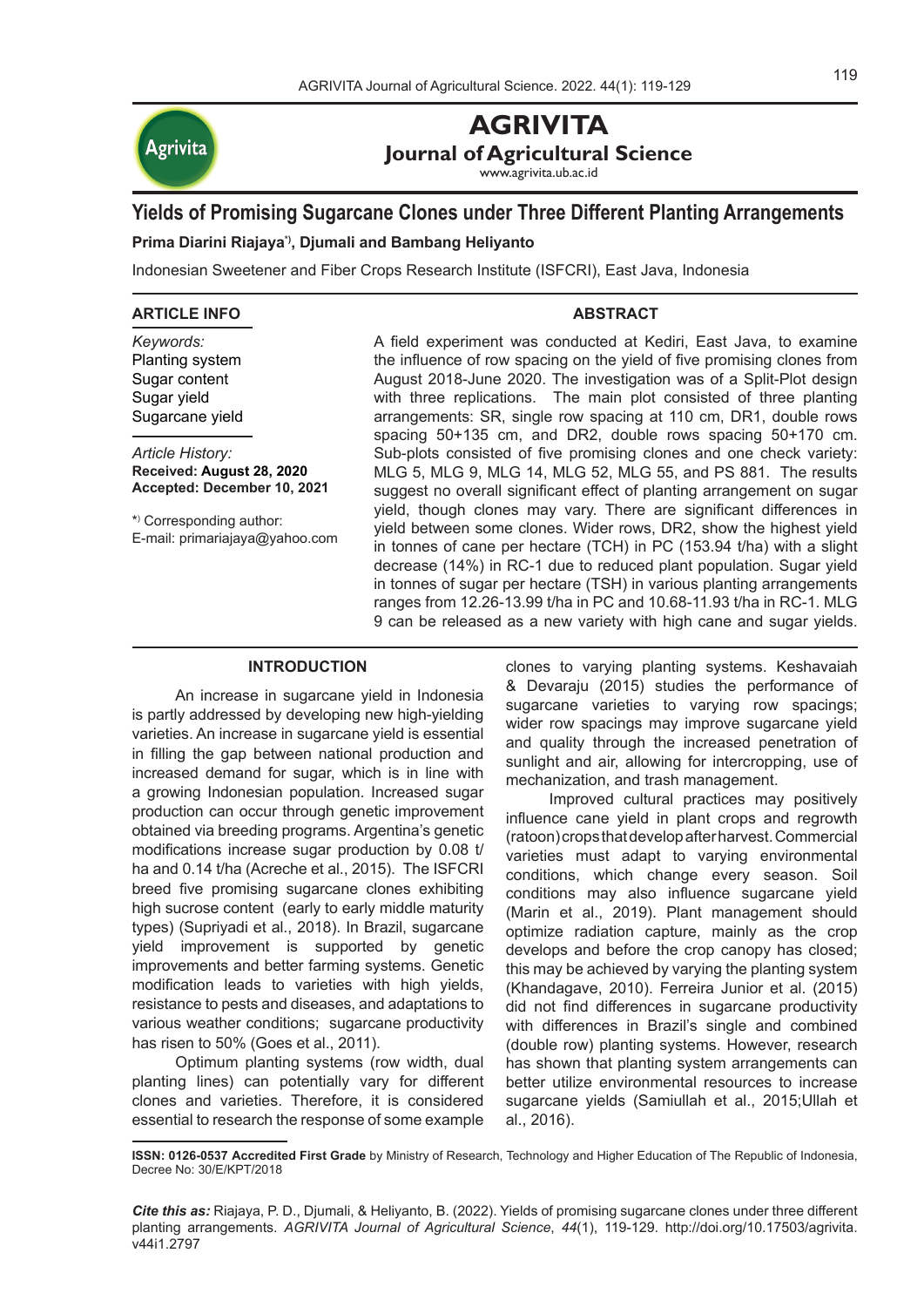Conventionally, the selection of higheryielding clones in Indonesia is generally undertaken using single-row plots with a row spacing of 110 cm. Djumali et al. (2016) shows an increase in sugar yield using double rows. Double (vs. single) row selection trials pose potentially two different planting systems for selecting new clones in Indonesia. Therefore, the research is necessary to determine if an alternative farming system should be adopted for clone selection. A study assessing the yield of promising sugarcane clones in three different planting arrangements is reported below.

## **MATERIALS AND METHODS**

The field trial was carried out in Kediri, East Java, in 2018-2020; plant cane (PC) and ratoon cane (RC-1) were grown. The field site represented a typology of dry land with light-textured and welldrained soil. Supplemental irrigation was delivered from a nearby water source (as needed) when rainfall failed to provide sufficient water (especially during the dry season). The climate type was classified as C3, according to Oldeman. The sugarcane plots were planted in August 2018 and harvested in July 2019 (PC), with the first ratoon harvested in June 2020 (RC-1). The experiment grew bud chips from five promising clones, classified as early and early-middle maturity, with a check 'early maturity' variety. The treatments were arranged in a Split-Plot design with three replications. The main plot consisted of three planting systems: single row (SR) with a spacing of 110 cm, double rows (DR1) with spacing 50+135 cm, and double rows (DR2) with spacing 50+170 cm. The subplots consisted of five promising clones: MLG 5, MLG 9, MLG 14, MLG 52, MLG 55, with the check variety PS 881.

Each plot consisted of 6 planting furrows of 9 m in length. For single and double row plantings, the size of planting furrows per hectare was 8100 m and 9720 m, respectively. Organic fertilizer was applied in the planting furrow before planting, at a rate of 5 t/ha. Inorganic fertilizer was used at a 400 kg NPK compound fertilizer (Phonska)+600 kg ZA/ha for the single row treatment, and 560 kg Phonska+840 kg ZA/ha for the double row systems. All doses of Phonska fertilizer and 1/3 dose of ZA fertilizer were applied one month after planting (MAP) in PC or one month after harvest (MAH) in RC-1. The remaining ZA fertilizer was applied at three MAP or three MAH. Pest, disease, and weed

management was undertaken according to the local sugar mill area (Jombang Baru Sugar Mill).

Plant populations per m row length was recorded 4-8 MAP/MAH and plant height at 4-10 MAP/MAH. Stalk diameter, length of the productive stalk, and stalk weight were measured before harvest using 10 sugarcane stalk samples per plot (selected at random). Cane juice extracted from six stalks from every plot was analyzed for sugar content using an automatic saccharimeter. Monthly rainfall data (2018-2020) were collected from the rain station nearby the experimental plot. The transpiration rate, photosynthetic rate, and stomatal conductance were observed at five MAH in RC-1, using a LC*pro*-SD Portable Photosynthesis System by ADC Bioscientific. Analysis of variance for each component was undertaken using the SAS program, followed by Duncan's 5% distance test analysis to check for statistical differences between the treatments.

#### **RESULTS AND DISCUSSION**

#### **Growth of PC and RC-1 Sugarcane**

Sugarcane shoot populations in PC and RC-1 in three planting arrangements with five promising clones are presented in Table 1. Statistical analysis shows no significant interaction between planting arrangements, promising clones (in PC and RC-1) and shoot populations. Shoot populations increased up to 4 MAP/4 MAH, then decreased from 4-6 MAP/4-5 MAH to a stable 6-8 MAP/5-6 MAH level. These shoot population changes were consistent with Zhou & Shoko's (2011) observation in Zimbabwe. Shoot populations contribute to sugarcane yield. The peak of the tiller population is strongly influenced by the interaction of varieties and seasons.

The stalk elongation phase is initiated 6 MAP or 5 MAH when the rate of tiller formation has decreased. Sugarcane stalks start to develop rapidly along with the peak formation of tillers (Allison et al., 2007). The final stalk number in PC at 8 MAP of DR2 50+170 cm (10.97 plants/m) is higher than the DR1 50+135 cm planting arrangement, while the stalk number in RC-1 of SR 110 cm is higher (10.78 plants/m) than those of DR1 and DR2 at 6 MAH. Stalk populations in PC and RC-1 are affected by the planting arrangements. Maintaining high stalk populations and increased stalk weight contributes significantly to improved yield (Bell & Garside, 2005). MLG 52 released as PSMLG-1 Agribun gives the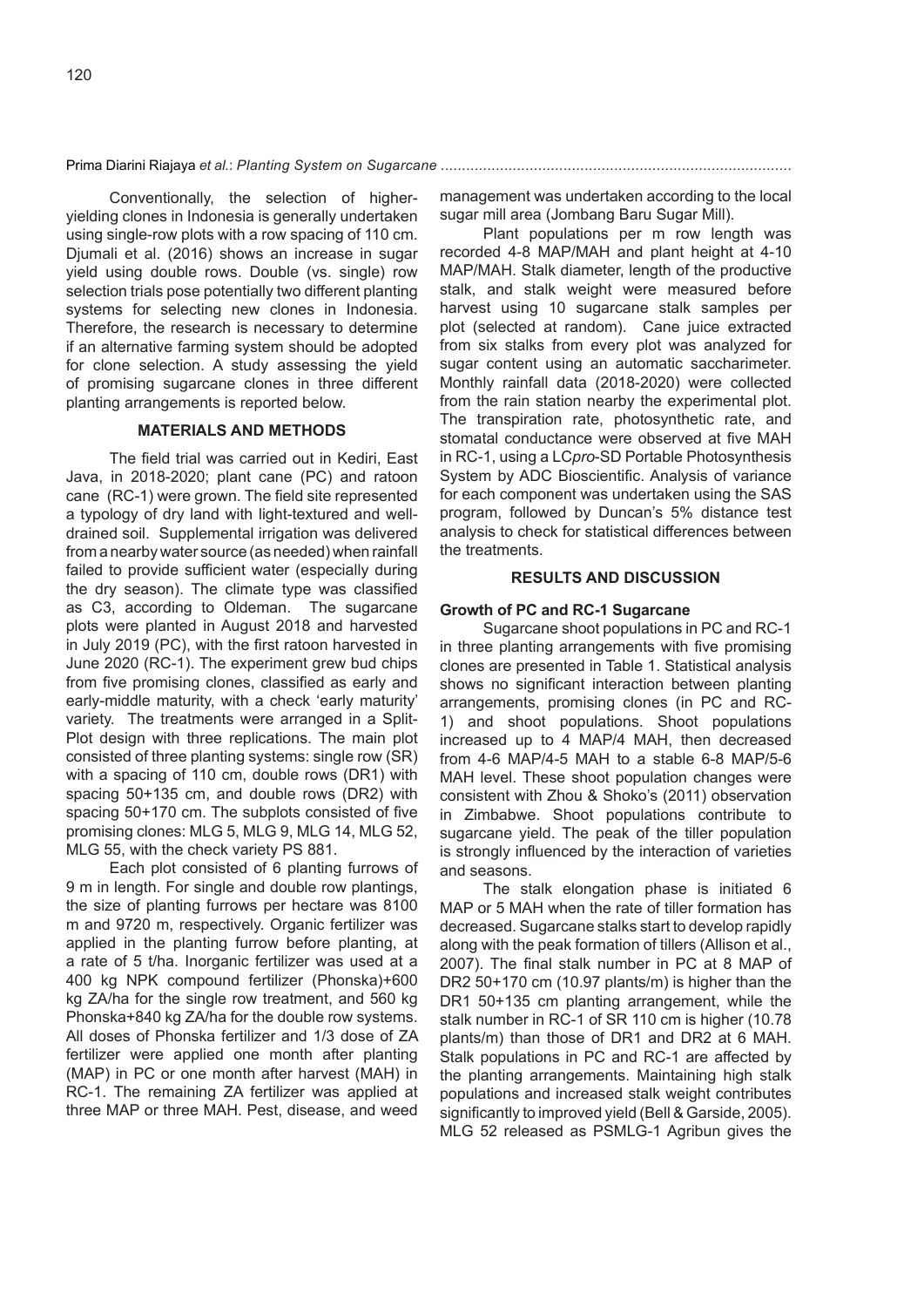highest final plant population (11.54 stalks/m in PC and 12.05 stalks/m in RC-1) compared to the other promising clones or the check variety at 6-8 MAP or 5-6 MAH. The stalk populations in RC-1 of the other good clones are not significantly different from the check variety.

Based on statistical analysis, plant height in PC and RC-1 is not affected by the interaction between planting arrangement and sugarcane clone. Fig. 1 shows that the RC-1 plant heights (324-328 cm) at 8 MAH were similar to those in PC at the same age. There is still an increase in plant height in PC at 8-10 MAP but shoot height in RC-1 slow 7-8 MAH in all clones, indicating that ratoon plants enter the maturity phase faster in all planting arrangements (Fig. 2). The stalk height in PC and RC-1 is affected by the clone. Harvest age in RC-1 is a month shorter than PC. The plant heights in PC at 10 MAP of all clones tested are not significantly different (321-338 cm) with the check variety (324 cm) except for MLG 5 (290 cm). The plant heights of all tested clones in RC-1 at 8 MAH are not significantly different (329-341 cm) and higher than the check variety (316 cm) except for MLG 5 (301 cm). Shoot heights in MLG 5 are shorter than the other promising clones and the check variety.



**Fig. 1.** Sugarcane plant height in PC and RC-1 at various plant ages and planting arrangements, ɪ shows the error bar. PC= Plant Cane; RC-1= Ratoon Cane-1.

|        |  |  |  |  | <b>Table 1.</b> Sugarcane population per m in PC and RC-1 in different planting arrangements and promising |  |
|--------|--|--|--|--|------------------------------------------------------------------------------------------------------------|--|
| clones |  |  |  |  |                                                                                                            |  |

|                              |            | Plant age in PC (MAP) |                    |         | RC-1 (MAH)         |                   |  |  |
|------------------------------|------------|-----------------------|--------------------|---------|--------------------|-------------------|--|--|
| <b>Treatments</b>            | 4          | 6                     | 8                  | 4       | 5                  | 6                 |  |  |
| <b>Planting arrangements</b> |            |                       |                    |         |                    |                   |  |  |
| SR, 110 cm                   | 16.87 b*   | 11.11a                | 9.52 <sub>b</sub>  | 16.36a  | 11.52a             | 10.78a            |  |  |
| DR1, 50+135 cm               | 15.27c     | 9.27 <sub>b</sub>     | 8.80c              | 13.84 b | 9.45 <sub>b</sub>  | 8.47 b            |  |  |
| DR2, 50+170 cm               | 19.21 a    | 10.58a                | 10.97 a            | 14.00 b | 9.94 <sub>b</sub>  | 9.39 <sub>b</sub> |  |  |
| Promising clones             |            |                       |                    |         |                    |                   |  |  |
| MLG <sub>5</sub>             | 15.43c     | 10.62 b               | 9.81 <sub>b</sub>  | 10.48c  | 9.47a              | 8.48 b            |  |  |
| MLG 9                        | 17.86 ab   | $9.91$ bc             | $9.31$ bc          | 17.56 a | 10.24 <sub>b</sub> | 9.12 <sub>b</sub> |  |  |
| <b>MLG 14</b>                | $16.66$ bc | $10.11$ bc            | 10.09 <sub>b</sub> | 15.00 b | 9.83 <sub>b</sub>  | 9.43 <sub>b</sub> |  |  |
| <b>MLG 52</b>                | 18.05 ab   | 12.21 a               | 11.54 a            | 15.66 b | 13.00a             | 12.05a            |  |  |
| <b>MLG 55</b>                | 19.82 a    | 9.61c                 | $9.21$ bc          | 14.41 b | 9.27 <sub>b</sub>  | 8.91 b            |  |  |
| <b>PS 881</b>                | 14.89 c    | 9.47c                 | 8.62c              | 15.29 b | 9.98 <sub>b</sub>  | 9.32 <sub>b</sub> |  |  |
| CV(% )                       | 13.20      | 8.62                  | 10.63              | 12.43   | 11.51              | 11.94             |  |  |

Remarks: \* Means within a column with different letters are significantly different at 5% probability level by Duncan's Multiple Range Test. MAP=Month after planting; MAH=Month after harvest PC=Plant Cane; RC-1=Ratoon Cane-1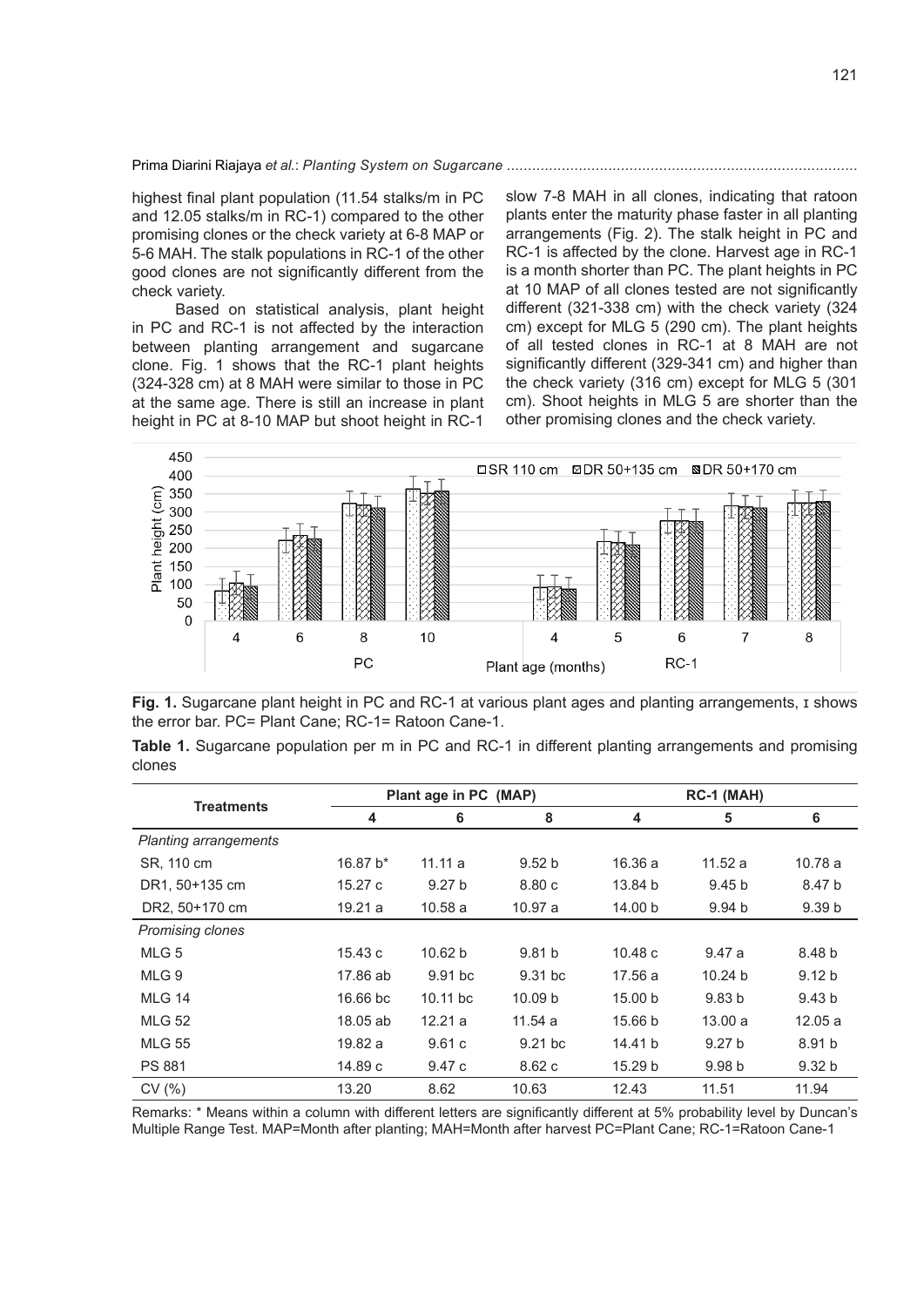The rainfall during the RC-1 season is 1296 mm from December 2019 to June 2020, slightly above the rain over the PC sugarcane season (1242 mm from November 2018 to May 2019) (Fig. 3). Riajaya et al. (2012) calculated the actual evapotranspiration of sugarcane in the semi-arid regions of East Java, which is in the range of 1274±157 mm. The total rainfall at the experimental site in the 2018/2019 and 2019/2020 seasons is sufficient to meet crop requirements, with supplemental irrigation at the initial crop establishment phase (PC and ratoon). The rainy season period in 2018/2019 is from November 2018 to April 2019, with a normal distribution and amount for East Java. During the PC growth period, there are five wet months with rainfall above 200 mm/ month and two dry months with rainfall below 100 mm/month (according to Oldeman's classification). There are three wet and humid months with 100- 200 mm/month rain in the ratoon growth period. RC-1 crops in the 2019 season received additional irrigation water during the early tillering phase.

Extreme and prolonged drought (seven dry months) from May-November 2019 resulted in a delay in the rainy season's onset, which does not start until December 2019. The long dry season affects the growth of new ratoon shoots and leads to a reduced ratoon shoot population, even though sugarcane plants receive some limited irrigation water. Little soil moisture after harvest can reduce root growth from the remaining sugarcane stalks near the soil surface, reducing new ratoon shoot growth after harvest, which is critical for stool survival to support further plant growth (Chumphu et al., 2019). The rainfall gradually increases in January 2020 with high rainfall that coincides with the stem elongation phase. The crop entered the maturity phase in May 2020; 159 mm of rain occurred in the early maturity period. The dry season started in June 2020, evidenced by reduced rainfall, when harvesting the RC-1 crop occurred. The rainfall distribution in PC and RC affects sugarcane yields (Acreche et al., 2015; Marin et al., 2019). This is where drought-resistant varieties are a potential strategy to address water stress caused by a long dry season, as Chandiposha (2013) suggested.

Results of previous tests of the promising clones used in this experiment show that MLG 5 and MLG 52 are susceptible (early maturity), MLG 9 and MLG 14 very tolerant (early maturity), MLG 55 moderate (early maturity), and PS 881 (early maturity) sensitive to drought (Riajaya et al., 2020). It is essential to have high sugar content in early maturing sugarcane to harvest early in the milling season (Terauchi et al., 2012). Varieties with early maturity quickly complete the growth phase of tillers and stem development and fill with sucrose to mature earlier than late-maturing varieties (Cardozo & Sentelhas, 2013). The nature of drought resistance will affect plant performance and sugarcane yield. Drought-resistant types can minimize yield losses caused by short periods of drought (Medeiros et al., 2013).



**Fig. 2.** Sugarcane plant heights in PC and RC-1 of promising clones at various ages, I shows the error bar. PC = Plant Cane; RC-1 = Ratoon Cane-1.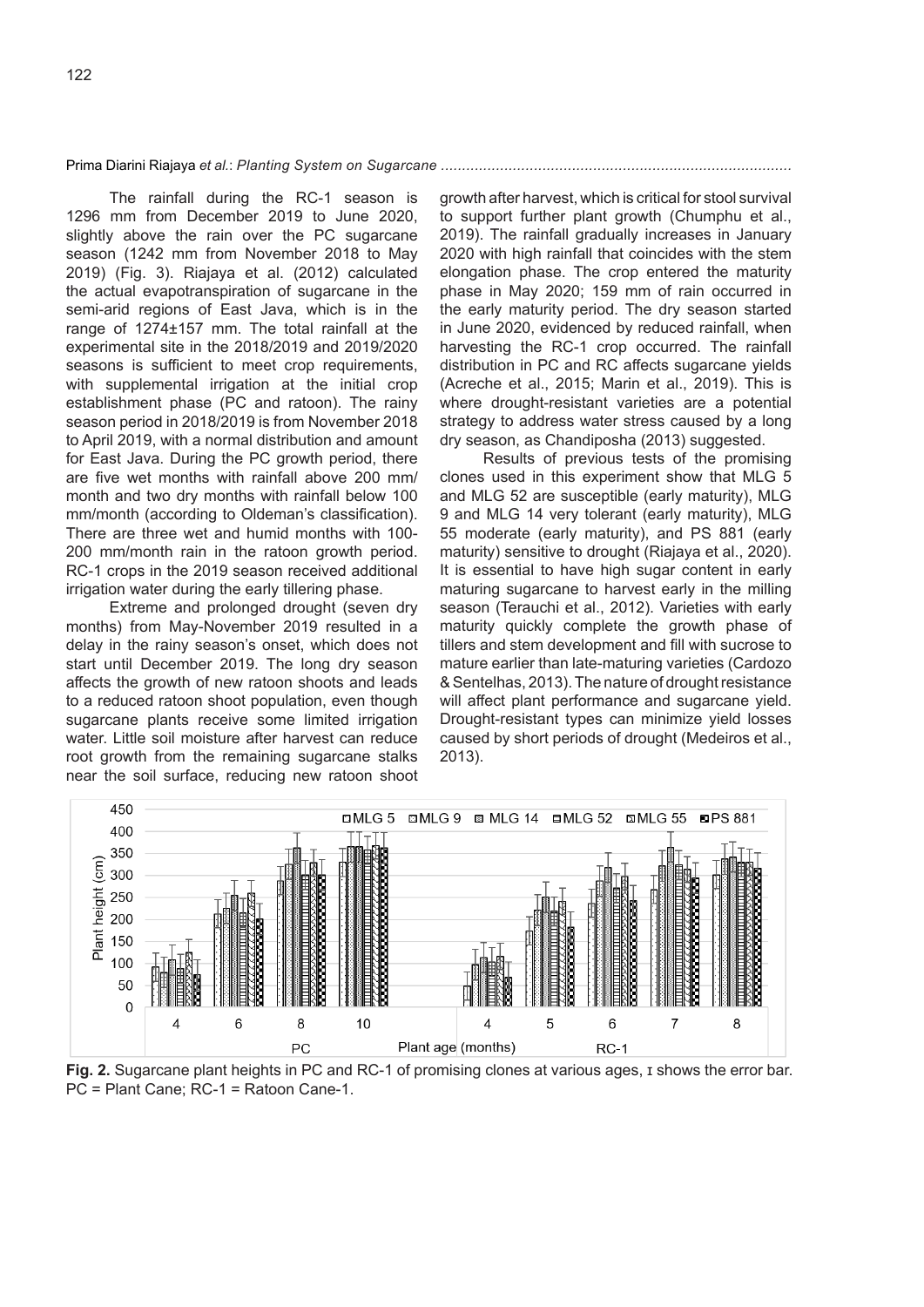Prima Diarini Riajaya *et al.*: *Planting System on Sugarcane ...................................................................................*



**Fig. 3.** The rainfall distribution during the growth of PC and RC-1 at the experimental site in 2018-2020. PC = Plant Cane; RC-1 = Ratoon Cane-1.

**Table 2.** Components of sugarcane yield in PC and RC-1 in different planting arrangements and promising clones

|                         |                                |                                | <b>PC</b>               |                                         | <b>RC-1</b>                    |                                |                         |                                         |  |
|-------------------------|--------------------------------|--------------------------------|-------------------------|-----------------------------------------|--------------------------------|--------------------------------|-------------------------|-----------------------------------------|--|
| <b>Treatments</b>       | <b>Stalk</b><br>length<br>(cm) | <b>Stalk</b><br>weight<br>(kg) | Number of<br>internodes | <b>Stalk</b><br><b>Diameter</b><br>(mm) | <b>Stalk</b><br>length<br>(cm) | <b>Stalk</b><br>weight<br>(kg) | Number of<br>internodes | <b>Stalk</b><br><b>Diameter</b><br>(mm) |  |
| Planting arrangements   |                                |                                |                         |                                         |                                |                                |                         |                                         |  |
| SR, 110 cm              | $331.9a*$                      | 1.74                           | 25.25                   | 24.57                                   | $319.0$ ab                     | $1.68$ ab                      | 25.51 b                 | 25.01                                   |  |
| DR1,50+135 cm           | 318.5 b                        | 1.73                           | 24.79                   | 24.92                                   | 309.8 b                        | 1.61 <sub>b</sub>              | 25.22 b                 | 24.71                                   |  |
| DR2.50+170 cm           | 316.4 b                        | 1.75                           | 25.51                   | 25.02                                   | 325.8a                         | 1.81a                          | 26.78 a                 | 25.43                                   |  |
|                         |                                | ns                             | ns                      | ns                                      |                                |                                |                         | ns                                      |  |
| <b>Promising clones</b> |                                |                                |                         |                                         |                                |                                |                         |                                         |  |
| MLG <sub>5</sub>        | 290.4 b                        | 1.71 cd                        | 25.23 <sub>b</sub>      | 26.32a                                  | 296.4 d                        | $1.71$ ab                      | 25.17 b                 | 26.07a                                  |  |
| MLG 9                   | 331.1a                         | 1.78 <sub>b</sub> c            | 23.09c                  | 25.54a                                  | 325.9 <sub>b</sub>             | 1.89a                          | 23.55 b                 | 26.06a                                  |  |
| <b>MLG 14</b>           | 338.9a                         | 1.47e                          | 22.92c                  | 22.07 c                                 | 343.6 a                        | 1.34c                          | 24.87 b                 | 20.89c                                  |  |
| <b>MLG 52</b>           | 321.2a                         | $1.56$ de                      | 28.23 a                 | 23.34 b                                 | 313.8 bc                       | 1.58 <sub>b</sub>              | 28.77 a                 | 24.26 b                                 |  |
| <b>MLG 55</b>           | 327.3 a                        | 1.88 <sub>b</sub>              | 26.54 b                 | 25.51a                                  | 324.8 b                        | 1.89a                          | 28.85 a                 | 26.30a                                  |  |
| <b>PS 881</b>           | 324.6a                         | 2.04a                          | 25.08 b                 | 26.24a                                  | 304.4 cd                       | 1.89a                          | 23.80 b                 | 26.71 a                                 |  |
| CV(%)                   | 5.2                            | 9.02                           | 6.35                    | 4.58                                    | 3.78                           | 10,16                          | 4.76                    | 3.98                                    |  |

Remarks:\* Means within a column with different letters are significantly different at 5% probability level by Duncan's Multiple Range Test. ns: not significant. PC = Plant Cane; RC-1 = Ratoon Cane-1.

## **Sugarcane Yield and Yield Components**

The main sugarcane yield components consist of shoot populations, stalk length, and stalk weight, as presented in Table 1 and Table 2. Based on statistical analysis, there are no significant interactions between planting arrangements, promising clones, and sugarcane yield components. Sugarcane yield is strongly affected by the number, diameter, length, and weight of the stalks (Chumphu et al., 2019). The number of internodes is related to stalk length, and stalk diameter corresponds to stalk weight. The number of internodes in PC is in the ranges of 24-25 internodes, slightly lower than in RC-1 (25-26 internodes). Stalks length for single and double rows (DR1) in RC-1 are 319.0 and 309.8 cm, respectively, slightly decrease compared to PC. There is little difference in stalk diameter between PC and RC-1, so that stalk weight in RC-1 decreases compared to PC due to the reduction of stalk length. The planting arrangement with DR2 increases the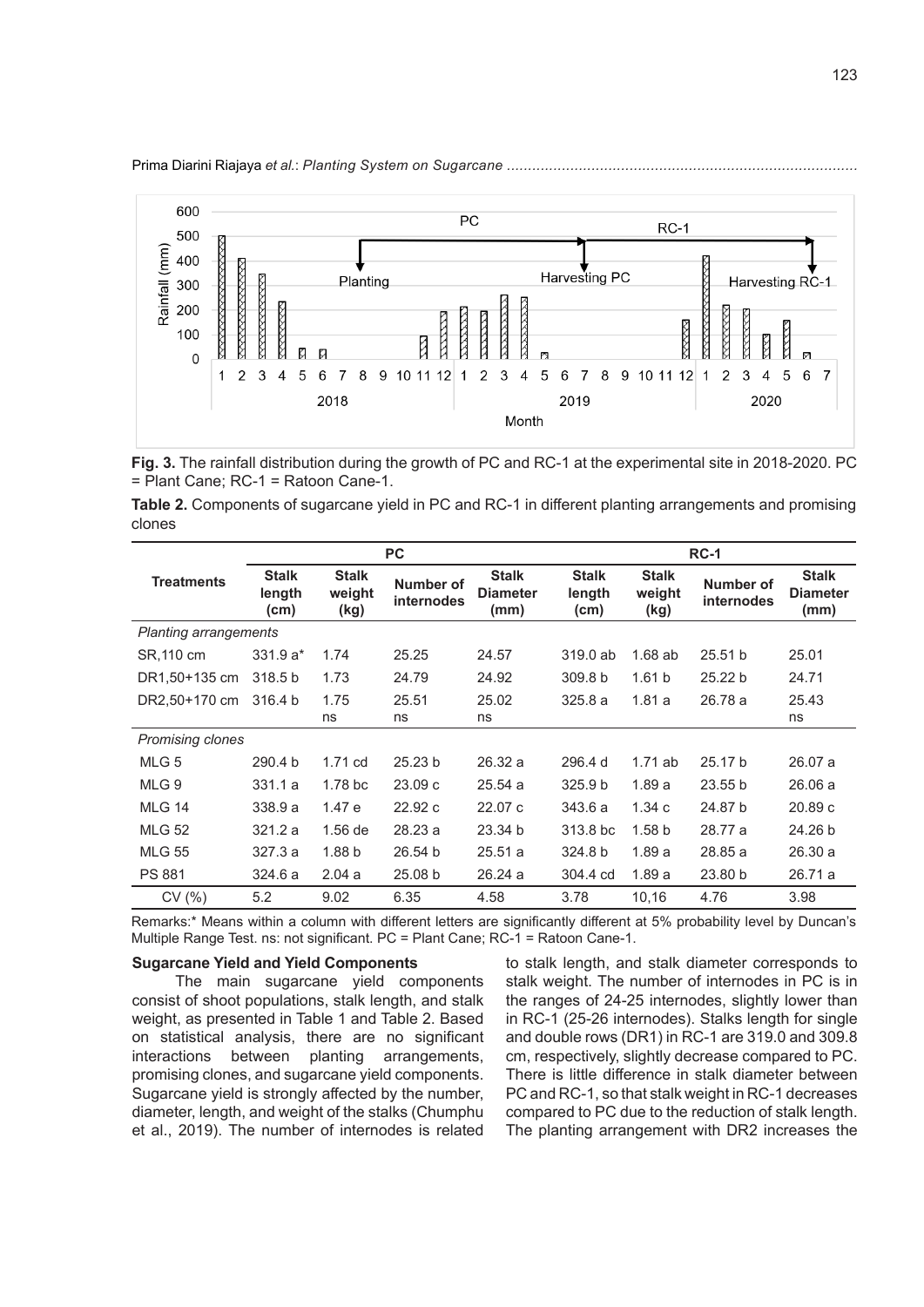productive stalk size in RC-1 and increases stalk weight (1.81 kg) compared to PC (1.75 kg). The importance of stalk is greatly influenced by the length and diameter of the stalk. Stalk lengths and weights in Table 2 vary among the clones in 290.4- 338.9 cm and 1.47-1.88 kg in PC. Mohammed et al. (2019) also obtain differences among sugarcane clones in stalk length (152.9-211.9 cm) and single stalk weight (0.5-1.1 kg).

There is no response to stalking length in PC amongst the promising clones and the check variety, except for MLG 5. The most extended stalks were in MLG 14 in RC-1 (343.6 cm); however, the lower diameter (20.89 mm) resulted in a significantly decreased stalk weight (1.34 kg). The promising clones' stalk length and diameter do not differ between PC and RC-1. MLG 55 released as a new variety (PSMLG 2 Agribun) has the highest stalk weight among promising clones (1.88 kg) in PC and 1.89 kilograms in RC-1.

Stalk length, stalk diameter, and plant population is related to sugarcane yield (Table 3). The sugarcane yield in single rows increases by 14% from 133.79 t/ha (PC) to 146.26 t/ha (RC-1) due to an increase in shoot populations (13% increase from 9.52 stalks/m (PC) to 10.78 stalks/m (RC-1)). Dlamini & Olaleye (2019) obtained a significant increase in productivity by increasing plant density. Nuñez & Palomeque (2016) also increased PC sugarcane yield by 7-12% with dual rows than a single row planting in San Carlos, Ecuador. The decline in plant population by 14% in DR2 from 10.97 stalks/m (PC) to 9.39 stalks/m (RC-1) resulted in a decrease in the sugarcane yield (TCH) in RC-1 by 14% from 153.94 t/ha (PC) to 131.63 t/ha (RC-1). Gomathi et al. (2013) found a 17% decline in the average stalk population in the first ratoon in the tropical region of India, resulting in a 27.38% yield reduction. The shoot population strongly influences ratoon yield after harvest (Hassan et al., 2017) and stalk weight (Palachai et al., 2019). The lower result is associated with increasing the number of ratoons; this is related to a decrease in yield components (Hase, 2019; Masri & Amien, 2015).

Rainfall that occurred at the beginning of the dry season in May 2020 decreased sugar content in RC-1 in some clones. Rain during the maturity phase reduces yield (Cardozo & Sentelhas, 2013). Sugar content (CCS) and sugar yield (TSH) are not significantly different in the three planting arrangements in PC and RC-1. Sugar yield in other planting arrangements ranged from 12.26- 13.99 t/ha in PC and 10.68-11.93 t/ha in RC-1, lower than the sugar yield obtained by Maruthi et al. (2019) 14.2-15.2 t/ha planted in double rows in India. There are different yields (tonnes and sugar content) related to genotype in PC and RC-1. PS 881 (check variety) achieves the highest yield of 151.02 t/ha in PC; RC-1 yield is 129.86 t/ha, a decrease of 14%. This is the same rate of decline as for MLG 5 (143.60 t/ha (PC) to 123.02 t/ha (RC-1)). Yields in PC of all clones tested are in the range 142.26-154.56 t/ha, not significantly different from the check variety (151.02 t/ha) - except for MLG 14. MLG 9 and MLG 52 have higher sugarcane yields in RC-1 (140.46-158.07 t/ha) than the check variety (129.86 t/ha) in Fig. 4a. MLG 9 achieves the highest sugar yield in RC-1 (15.52 t/ha) in Fig. 4b. MLG 5 and MLG 14 have relatively low PC and RC-1 sugar yields (<10 t/ha) compared to the other promising clones.

MLG 9 has higher sugar content and sugarcane yield potential than the two released new varieties (MLG 52 and MLG 55) and PS881. MLG 9 is also very drought tolerant and is an early maturing clone. Further research is needed whether it is widely adaptable across growing environments, a feature of many commercially successful varieties (Dumont et al., 2019; Guerra et al., 2009; Luo et al., 2015). Sugar yield is the essential factor to consider from an economic perspective. Higher sugar yield results in greater sugar production for both the landholder and the sugar mills while simultaneously reducing production costs through reduced costs associated with harvesting (cutting), transportation, and milling (Dumont et al., 2019).

Further research is needed to strengthen the recommendations for the promising clones included in this work; high and stable yields have been attained in PC and RC-1. Cabral et al. (2017) suggested assessing the genotypes in several cuts or harvests, despite high results and stability in diverse environments. Varieties with early maturity, very tolerant of drought, accompanied by high cane and sugar yields, provide options for early planting in Indonesia. Further research is still needed to examine variety adaptation and consistent result in the different production environments in East Java.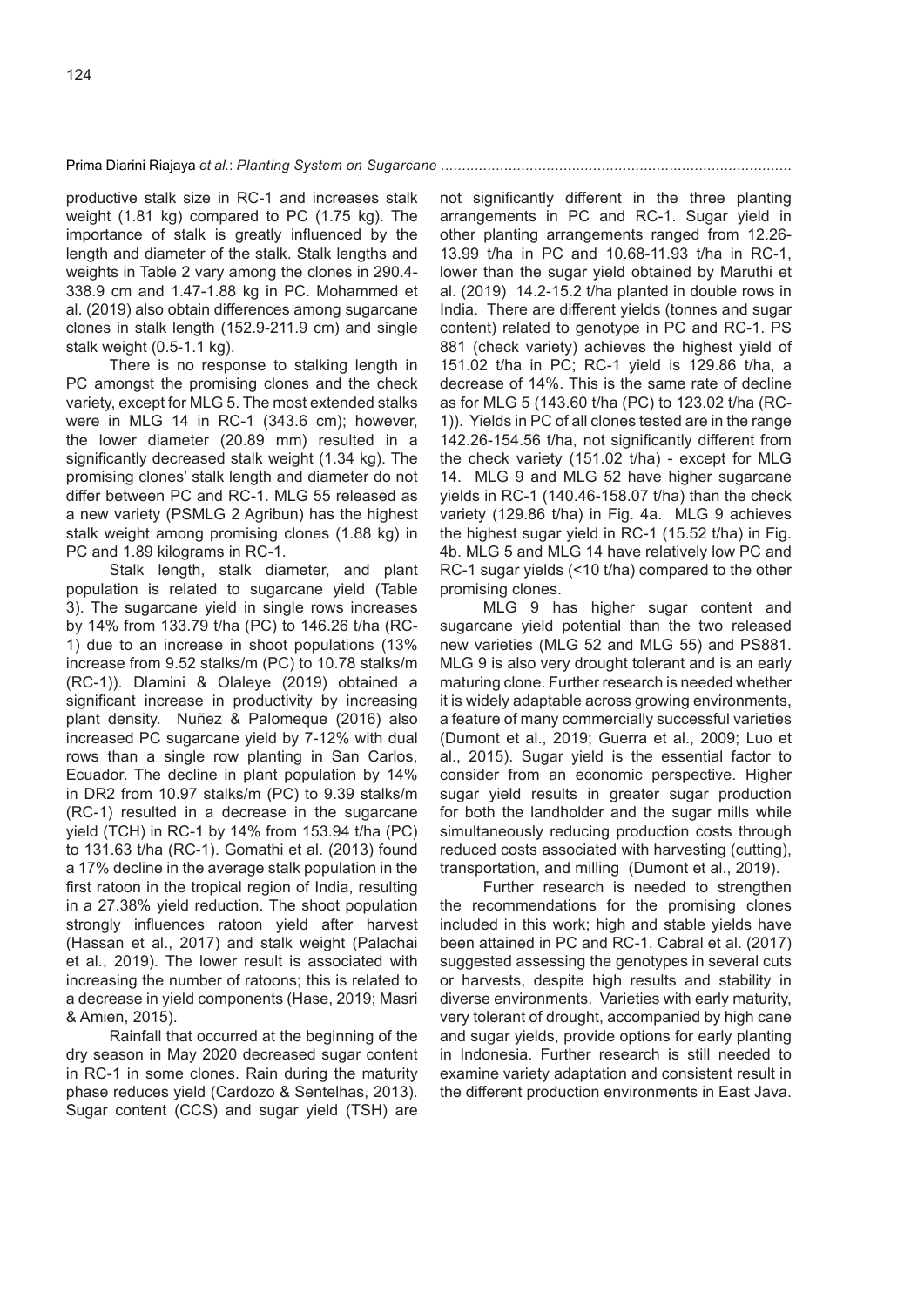

 $(a)$ 



 $(b)$ 

**Fig. 4.** Relationship between (a) sugarcane yields in Plant Cane (PC) and Ratoon Cane-1 (RC-1) and (b) sugar yields in PC and RC-1 in promising clones (1) MLG 5, (2) MLG 9, (3) MLG 14, (4) MLG 52, (5) MLG 55, and (6) PS 881.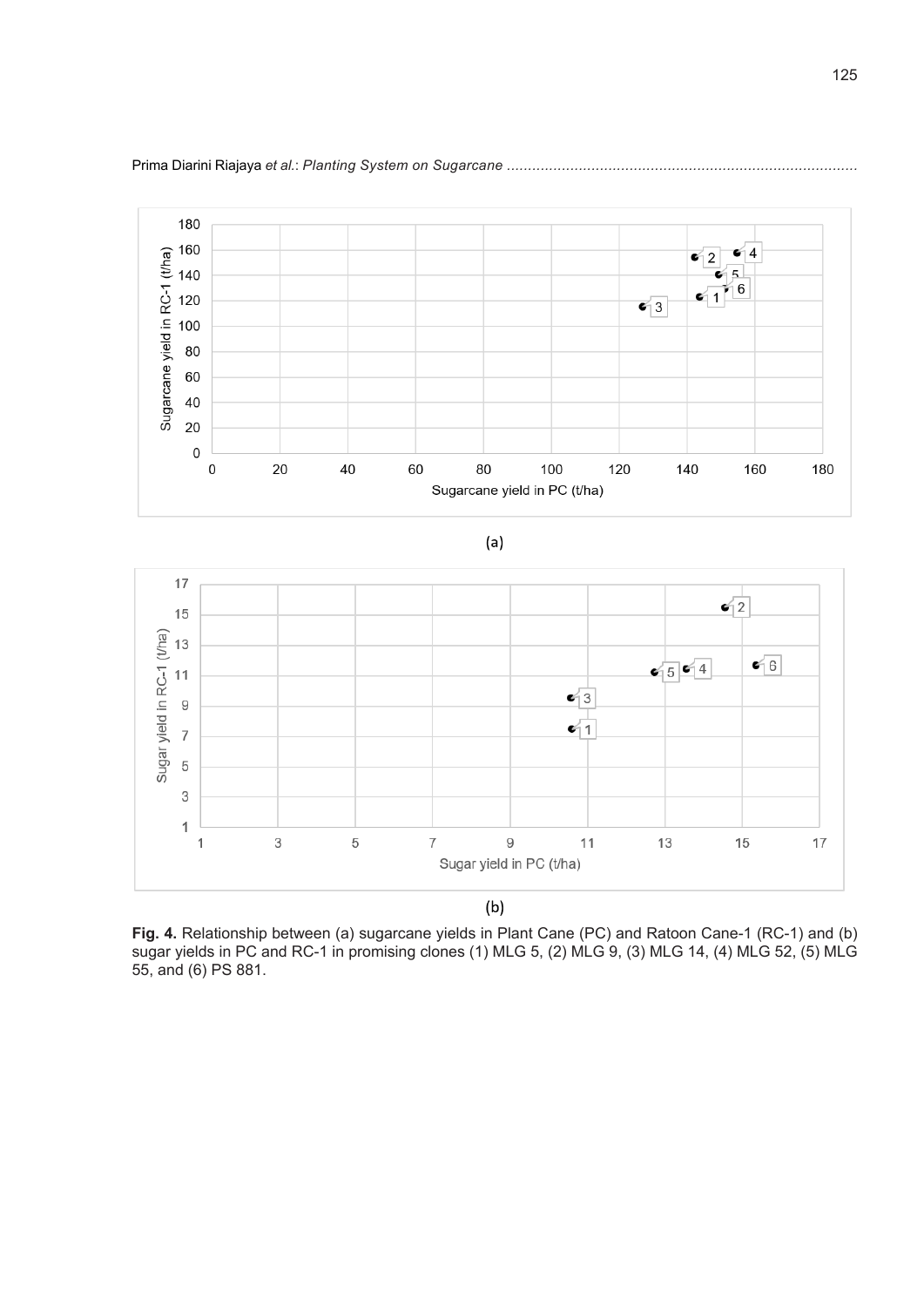|                              |                                  | <b>PC</b>                      |                              | $RC-1$                           |                                |                              |  |
|------------------------------|----------------------------------|--------------------------------|------------------------------|----------------------------------|--------------------------------|------------------------------|--|
| <b>Treatments</b>            | <b>Sugarcane</b><br>yield (t/ha) | <b>Sugar content</b><br>$(\%)$ | <b>Sugar</b><br>yield (t/ha) | <b>Sugarcane</b><br>yield (t/ha) | <b>Sugar content</b><br>$(\%)$ | <b>Sugar yield</b><br>(t/ha) |  |
| <b>Planting arrangements</b> |                                  |                                |                              |                                  |                                |                              |  |
| SR, 110 cm                   | 133.79 b*                        | 9.12                           | 12.26                        | 146.26 a                         | 8.15                           | 11.93                        |  |
| DR1, 50+135 cm               | 145.96 ab                        | 8.57                           | 12.42                        | 132.61 b                         | 8.02                           | 10.83                        |  |
| DR2, 50+170 cm               | 153.94 a                         | 8.98                           | 13.99                        | 131.63 b                         | 7.99                           | 10.68                        |  |
|                              |                                  | ns                             | ns                           |                                  | ns                             | ns                           |  |
| Promising clones             |                                  |                                |                              |                                  |                                |                              |  |
| MLG <sub>5</sub>             | 143.60 ab                        | 7.31 c                         | 10.59 <sub>b</sub>           | 123.02 bc                        | 6.02e                          | 7.48 d                       |  |
| MLG <sub>9</sub>             | 142.26 ab                        | 10.16a                         | 14.55 a                      | 154.26 a                         | 10.06a                         | 15.52a                       |  |
| <b>MLG 14</b>                | 126.71 b                         | 8.27 bc                        | 10.57 b                      | 115.34 c                         | 8.16c                          | 9.51c                        |  |
| <b>MLG 52</b>                | 154.56 a                         | 8.77 b                         | 13.55a                       | 158.07 a                         | 7.23d                          | 11.46 b                      |  |
| <b>MLG 55</b>                | 149.22 ab                        | 8.70 b                         | 12.73 ab                     | 140.46 ab                        | 7.85 cd                        | 11.24 b                      |  |
| PS 881                       | 151.02 a                         | 10.14a                         | 15.36 a                      | 129.86 bc                        | 10.06a                         | 11.69 b                      |  |
| CV(%)                        | 15.14                            | 12.72                          | 20.53                        | 10.54                            | 8.13                           | 11.16                        |  |

**Table 3.** Yields of sugarcane and sugar in different planting arrangements and promising clones

Remarks:\* Means within a column with different letters are significantly different at 5% probability level by Duncan's Multiple Range Test. PC=Plant Cane; RC-1=ratoon Cane-1.

# **Physiological Characters of Promising Sugarcane Clones**

The transpiration rate (x) is positively correlation with the photosynthetic rate (y) in the clones tested and is represented by the regression equation:  $y = 4.346x - 1.2004$  (coefficient of determination:  $R^2 = 0.7872$ ; correlation coefficient  $R = 0.89$ ) (Fig. 5a). Therefore, an increased transpiration rate is related to an increase in the photosynthetic rate. The average transpiration rate of the clones tested is  $3.59\pm1.03$  mol/m<sup>2</sup>/s, while the photosynthetic rate is 14.39±5.03 umol/ m<sup>2</sup>/s. The average water use efficiency (the ratio of photosynthetic rate and transpiration rate) is 4.0 µmol of CO $_{\textrm{\tiny{2}}}$  fixed for photosynthesis per mole of  $H_2$ O. This ratio is lower than that obtained by Endres et al. (2010) in Brazil (4.4  $\mu$ mol CO $_2$ /mol  ${\sf H_2O}$  depending on varieties). The transpiration rate  $(v)$  is strongly influenced by stomatal conduction (x) which is expressed by the linear regression equation  $y = 27.437x + 1.3253$  (coefficient of determination  $R^2 = 0.7641$ ; correlation coefficient  $R = 0.87$ ) (Fig. 5b). Higher stomatal conductance is therefore associated with a higher transpiration rate. The mean stomatal conductance of promising

clones is 0.08±0.03 mol/m<sup>2</sup> /s. The rates of transpiration and photosynthesis are controlled by stomata (Jones, 1998).

The photosynthetic rate (A) of promising sugarcane clones follows the transpiration rate (E) in three planting systems (Fig. 6). The highest transpiration and photosynthetic rates in DR2 of MLG 52 are 5.17 mol/m<sup>2</sup>/s and 17.27  $\mu$ mol/m<sup>2</sup>/s, respectively, followed by MLG 9 3.97 mol/m<sup>2</sup>/s and 14.73 µmol/m<sup>2</sup>/s. Furthermore, MLG 55 has the highest transpiration and photosynthetic rates of 3.87 mol/m<sup>2</sup>/s and 15.68  $\mu$ mol/m<sup>2</sup>/s, respectively, followed by MLG 5 4.29 mol/m $^{2}$ /s and 14.78  $\mu$ mol/ m2 /s, in DR1. PS881 (the check variety) has the highest transpiration and photosynthetic rates (SR, 4.68 mol/m<sup>2</sup> /s, and 15.05 µmol/m<sup>2</sup> /s, respectively).

Soil water availability during the fast-growing is essential to maintain the high photosynthetic rate. MLG 9 has a high photosynthetic capacity under dual planting lines leading to high sugar and sugarcane yields. This result suggests further research for its physiological character under different environments.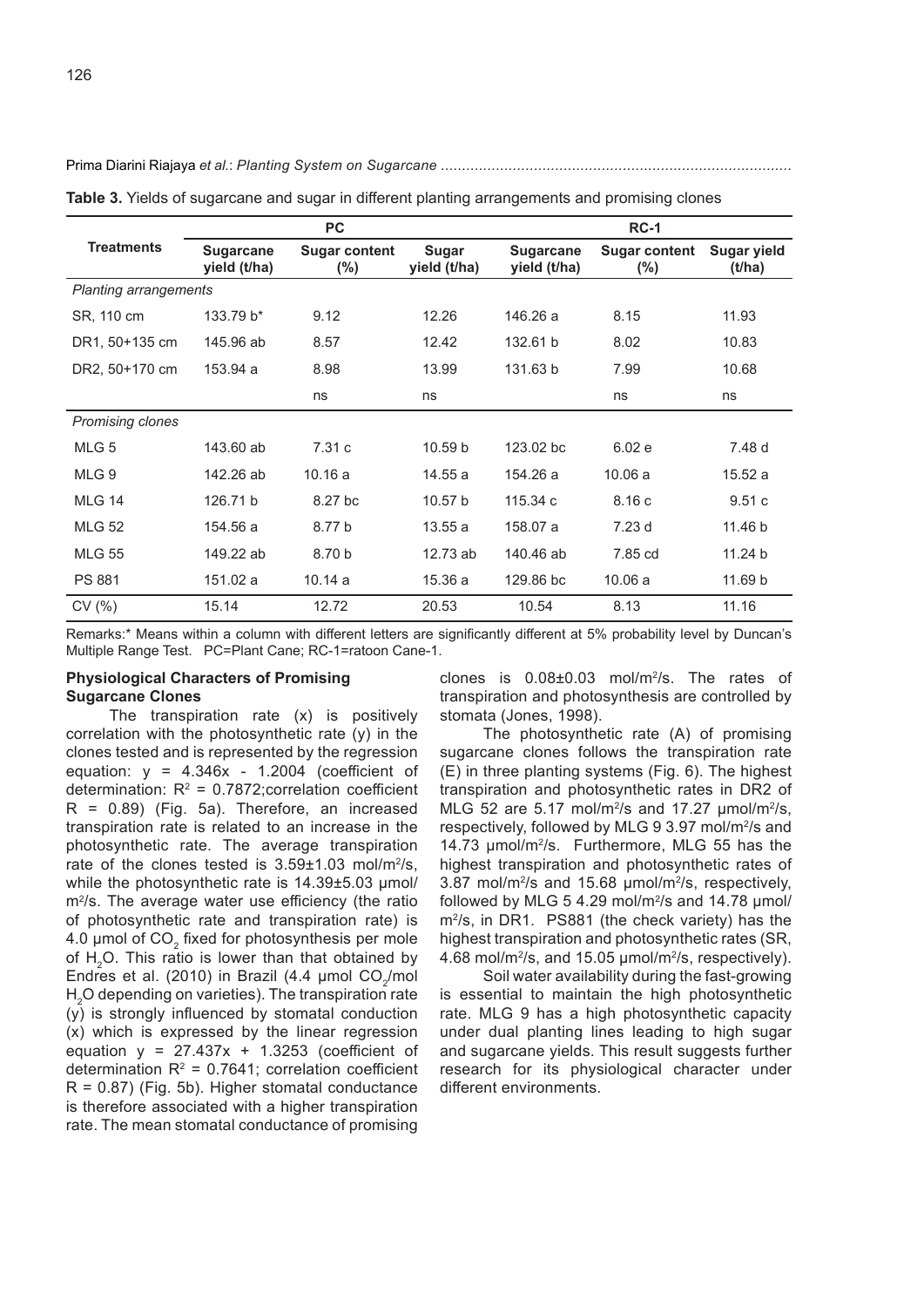

**Fig. 5.** (a) The relationship between transpiration rate and photosynthetic rate and (b) stomatal conductance and transpiration rate of promising sugarcane clones



**Fig. 6.** Transpiration rate (E) and photosynthetic rate (A) of sugarcane promising clones in a single row (SR), double rows with spacing 50+135 cm (DR1), and double rows with spacing 50+170 cm (DR2), ɪ show an error bar

## **CONCLUSION AND SUGGESTION**

Planting arrangements do not significantly affect sugar yield, although clones vary. There are significant differences in yields between some clones. Wider rows (double rows spacing 50+170 cm) show the highest yield in tonnes of cane per hectare (TCH) in PC (153.94 t/ha) with a slight decrease (14%) in RC-1 due to reduced plant population. Sugar yield in tonnes of sugar per hectare (TSH) in various planting arrangements ranges from 12.26-13.99 t/ha in PC and 10.68- 11.93 t/ha in RC-1. MLG 9 can be released as a new variety with high cane and sugar yields.

# **ACKNOWLEDGEMENT**

We thank the Director of ISFCRI for providing facilities and support and to the Coordinator of The Experimental Station Karangploso and staff for their technical assistance during the field trial.

#### **REFERENCES**

- Acreche, M. M., Saez, J. V., & Chalco Vera, J. (2015). Physiological bases of genetic gains in sugarcane yield in Argentina. *Field Crops Research*, *175*(April 2015), 80–86. https://doi. org/10.1016/j.fcr.2015.02.002
- Allison, J. C. S., Pammenter, N. W., & Haslam, R. J. (2007). Why does sugarcane (*Saccharum* sp. hybrid) grow slowly? *South African Journal of Botany*, *73*(4), 546–551. https://doi.org/10.1016/j. sajb.2007.04.065
- Bell, M. J., & Garside, A. L. (2005). Shoot and stalk dynamics and the yield of sugarcane crops in tropical and subtropical Queensland, Australia. *Field Crops Research*, *92*(2-3), 231–248. https:// doi.org/10.1016/j.fcr.2005.01.032
- Cabral, D. N. A., Nunes, J. A. R., Cabral, P. D. S., Zuchi, J., Raizer, A. J., & De Paula, T. O. M. (2017). Implications of the clone by harvest interaction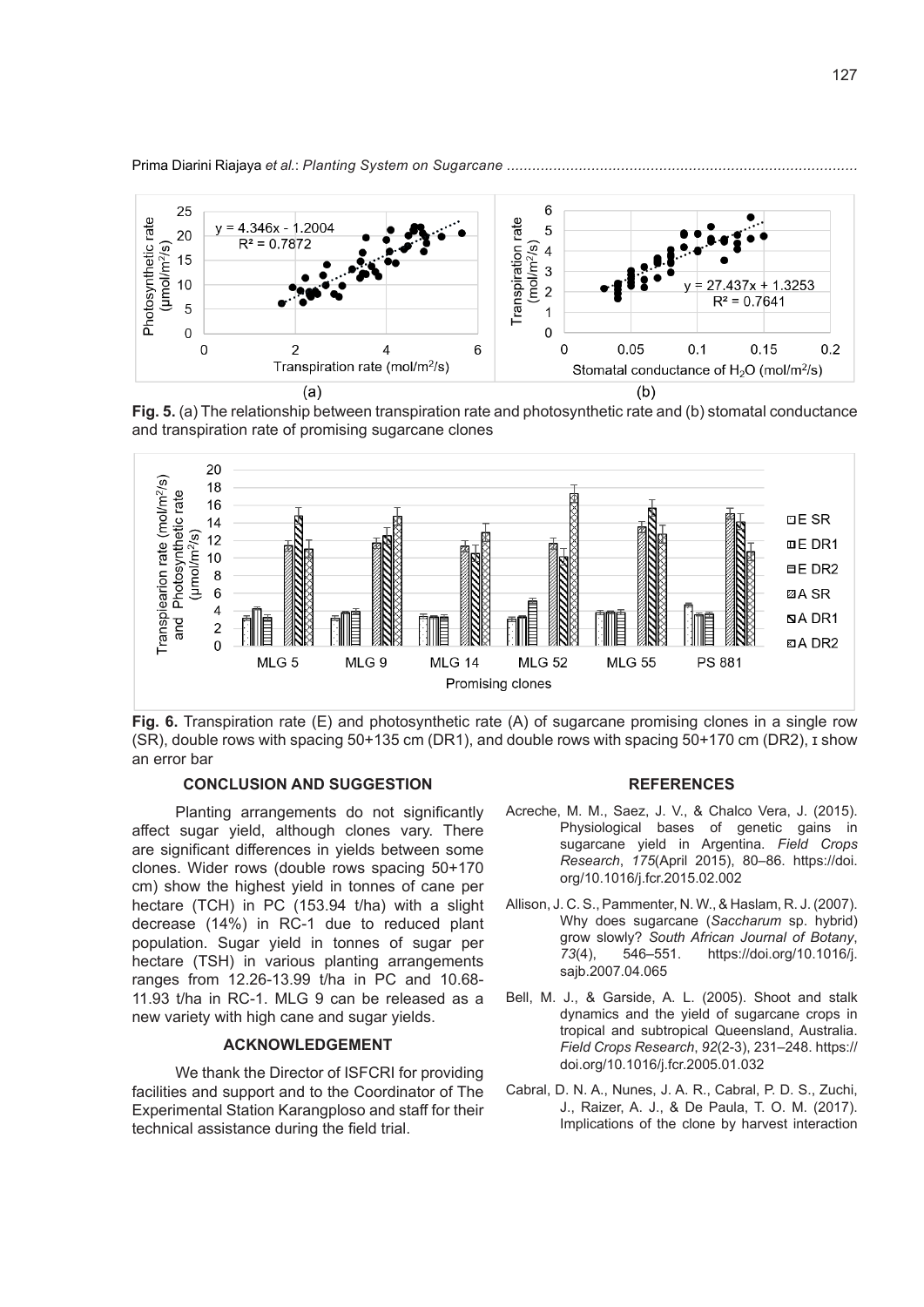in the selection of sugarcane genotypes in a regionalized program. *Genetics and Molecular Research*, *16*(2), gmr16029660. https://doi. org/10.4238/gmr16029660

- Cardozo, N. P., & Sentelhas, P. C. (2013). Climatic effects on sugarcane ripening under the influence of cultivars and crop age. *Scientia Agricola*, *70*(6), 449–456. https://doi.org/10.1590/S0103- 90162013000600011
- Chumphu, S., Jongrungklang, N., & Songsri, P. (2019). Association of physiological responses and root distribution patterns of ratooning ability and yield of the second ratoon cane in sugarcane elite clones. *Agronomy*, *9*(4), 200. https://doi. org/10.3390/agronomy9040200
- Djumali, D., Khuluq, A. D., & Mulyaningsih, S. (2016). Pertumbuhan dan produktivitas tebu pada beberapa paket tata tanam di lahan kering. *Jurnal Agronomi Indonesia*, *44*(2), 211–220.
- Dlamini, M. M., & Olaleye, A. O. (2019). Effects of plant density and fertiliser rates on sugarcane (*Saccharum officinarum* L.) growth, sucrose yield and quality in Swaziland. *Proceedings of the Annual Congress-South African Sugar Technologists' Association*, *92*, 179–199. https:// sasta.co.za/wp-content/uploads/2020/01/2019- Dlamini-MM-and-Olaleye-AO.-Refereed-Paper.- Effects-of-plant-density-and-fertiliser-rates-onsugarcane-Saccha.pdf
- Dumont, T., Thong-Chane, A., Barau, L., Siegmund, B., & Hoarau, J.-Y. (2019). Genetic variabilities and genetic gains for yield components in regional sugarcane breeding programmes on Réunion Island. *Sugar Tech*, *21*(6), 868–878. https://doi. org/10.1007/s12355-019-00718-9
- Endres, L., Silva, J. V, Ferreira, V. M., & Barbosa, G. V. de S. (2010). Photosynthesis and water relations in Brazilian sugarcane. *The Open Agriculture Journal*, *4*(1), 31–37. https://doi. org/10.2174/1874331501004010031
- Ferreira Junior, R. A., Souza, J. L. de, Lyra, G. B., Escobedo, J. F., & Santos, M. V. C. (2015). Energy conversion efficiency in sugarcane under two row spacings in northeast of Brazil. *Revista Brasileira de Engenharia Agrícola E Ambiental*, *19*(8), 741–747. https://doi.org/10.1590/1807- 1929/agriambi.v19n8p741-747
- Goes, T., Marra, R., de Araújo, M., Alves, E., & Souza, M. O. de. (2011). Sugarcane in Brazil Current technologic stage and perspectives. *Revista de Política Agrícola*, *20*(1), 52–65.
- Gomathi, R., Rao, P. N. G., Rakkiyappan, P., Sundara, B. P., & Shiyamala, S. (2013). Physiological studies on ratoonability of sugarcane varieties under tropical Indian condition. *American Journal of Plant Sciences*, *4*(2), 274–281. https://doi. org/10.4236/ajps.2013.42036
- Guerra, E. P., Augusto De Oliveira, R., Daros, E., Luís, J., Zambon, C., Teruyo Ido, O., Filho, B. (2009). EP Guerra et al. Brazilian Society of Plant Breeding. Printed in Brazil Stability and adaptability of early maturing sugarcane clones by AMMI analysis. In *Crop Breeding and Applied Biotechnology* (Vol. 9). https:// www.researchgate.net/publication/38101157\_ Stability and adaptability of early maturing sugarcane\_clones\_by\_AMMI\_analysis
- Hase, C. P. (2019). Yield attributes and yields of sugarcane under monoculturing. *IOSR Journal of Agriculture and Veterinary Science (IOSR-JAVS)*, *12*(7), 45–72. https://d1wqtxts1xzle7.cloudfront. net/61736841/F120701475220200109-109762 q913xm.pdf?1578640427=&response-contentdisposition=inline%3B+filename%3DYie ld\_Attributes\_and\_Yields\_of\_Sugarcane.pdf& Expires=1641356362&Signature=c-mOseb2 uPXeFvLFIL0D7RTGmj0m1MQwund9KDSV QXjMb8MSb8wz2D1CRbS3phiGTFzKnok7V q3vhs9uD~OcZBEIop7OeuPLhZjO0QNYibFd dW4J7Etll2HIYXUKQEDnQbhbfAU8-sp0-lX1 JpJOv5CYh~gGvBtkge1WxuamPL6c40Fdgaf 4k8JthR9NLGkKKSDnIY02QUDxv~GqKmJrn gPA1ISdUbC0o3Eoi2oG59i6V2KsgadrjYZBK zQTu0WGntMaAoG0Kq7sKlO9AxA0mwzA73 6HI03Repvx~1ls1n8kpxivkU5VvsRti~SXYcP B25Rzhg7RjPpdwADbu4~oOQ\_\_&Key-Pair-Id=APKAJLOHF5GGSLRBV4ZA
- Hassan, M.-U.-, Fiaz, N., Mudassir, M. A., & Yasin, M. (2017). Exploring the ratooning potential of sugarcane (*Saccharum officinarum* L.) genotypes under varying harvesting times of plant crop. *Pakistan Journal of Agricultural Research*, *30*(3), https://doi.org/10.17582/journal. pjar/2017.30.3.303.309
- Jones, H. G. (1998). Stomatal control of photosynthesis and transpiration. *Journal of Experimental Botany*, *49*(Special Issue), 387–398. https:// doi.org/https://doi.org/10.1093/jxb/49.Special\_ Issue.387
- Keshavaiah, K. V., & Devaraju, K. M. (2015). Wide row planting in sugarcane-new Vistas for augmenting cane production. *Asian Journal of Biological and Life Sciences*, *4*(1), 59–64.